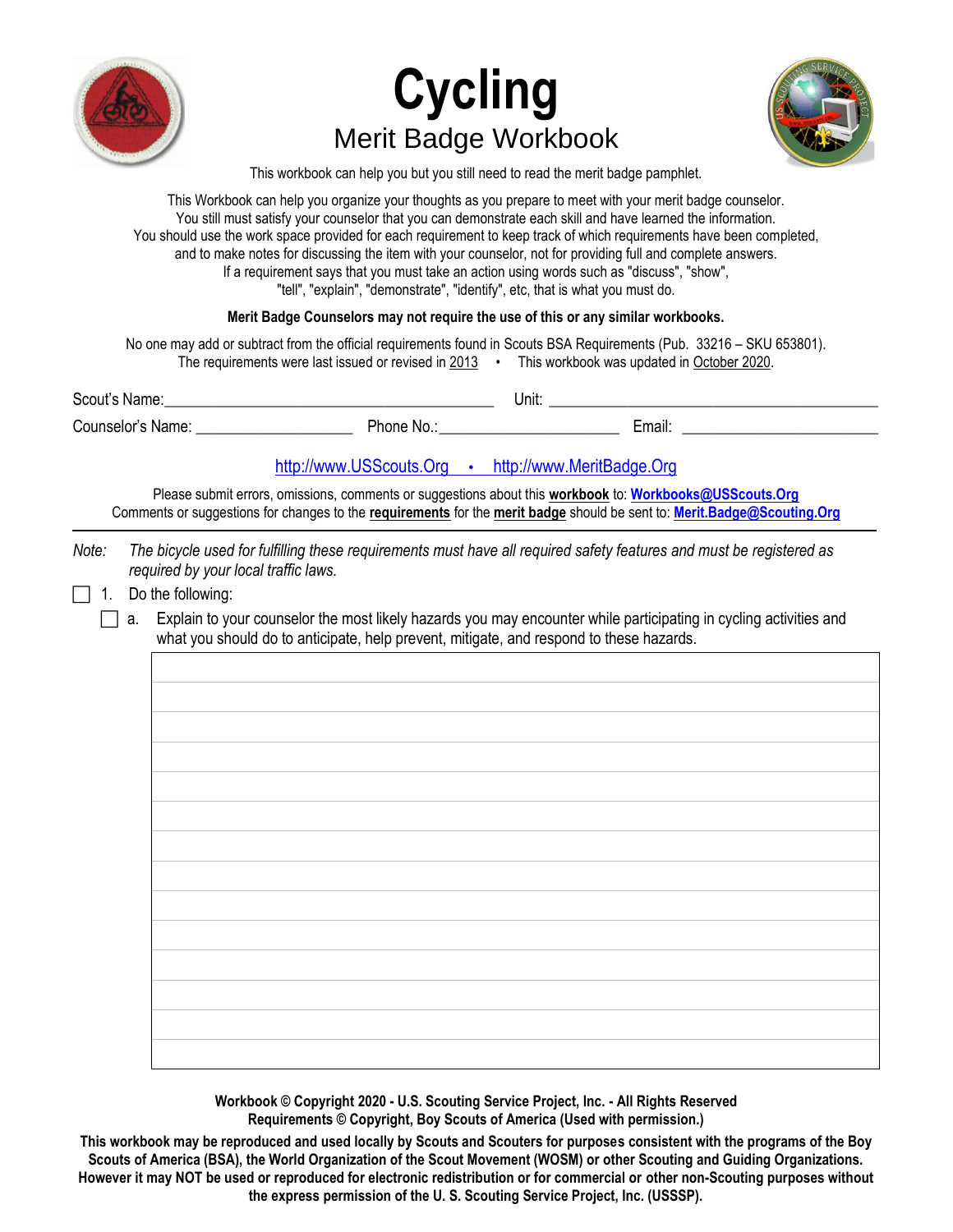b. Show that you know first aid for injuries or illnesses that could occur while cycling, including cuts, scratches, blisters, sunburn, heat exhaustion, heatstroke, hypothermia, dehydration, insect stings, tick bites, and snakebite.

|                 | . . |
|-----------------|-----|
| Cuts:           |     |
|                 |     |
| Scratches:      |     |
|                 |     |
| <b>Blisters</b> |     |
|                 |     |
| Sunburn:        |     |
|                 |     |
| Heat            |     |
| Exhaustion:     |     |
|                 |     |
| Heat Stroke:    |     |
|                 |     |
| Hypothermia:    |     |
|                 |     |
| Dehydration:    |     |
|                 |     |
| Insect stings:  |     |
|                 |     |
| Tick bites:     |     |
|                 |     |
| Snakebite:      |     |
|                 |     |
|                 |     |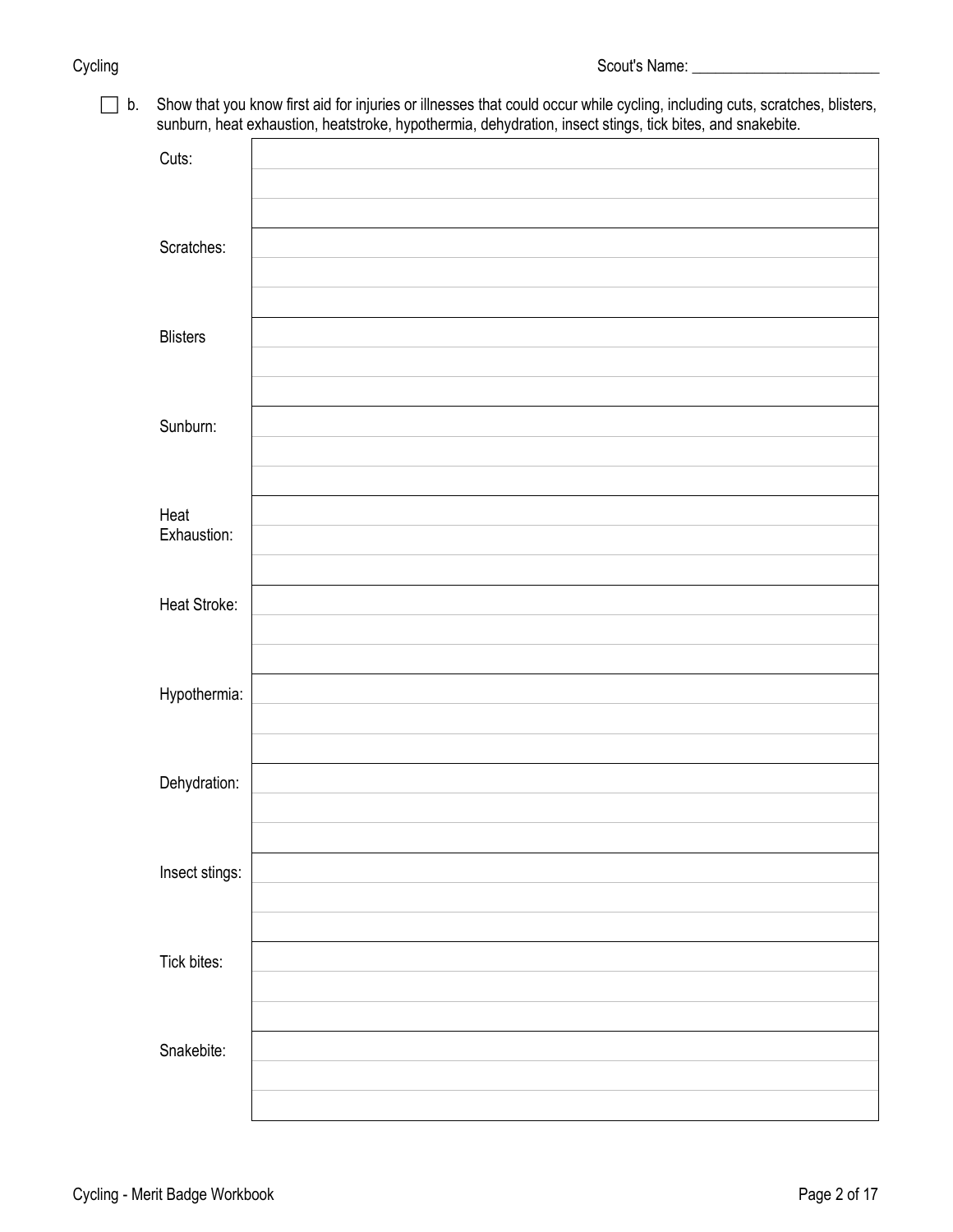| vclina |
|--------|
|        |

|    |    | Explain to your counselor why you should be able to identify the poisonous plants and poisonous animals that are<br>found in your area. |
|----|----|-----------------------------------------------------------------------------------------------------------------------------------------|
|    |    |                                                                                                                                         |
|    |    |                                                                                                                                         |
|    |    |                                                                                                                                         |
|    |    |                                                                                                                                         |
|    |    |                                                                                                                                         |
|    |    |                                                                                                                                         |
|    |    |                                                                                                                                         |
| c. |    | Explain the importance of wearing a properly sized and fitted helmet while cycling, and of wearing the right clothing for               |
|    |    | the weather.                                                                                                                            |
|    |    |                                                                                                                                         |
|    |    |                                                                                                                                         |
|    |    |                                                                                                                                         |
|    |    |                                                                                                                                         |
|    |    |                                                                                                                                         |
|    |    |                                                                                                                                         |
|    |    |                                                                                                                                         |
|    |    |                                                                                                                                         |
|    |    | Know the BSA Bike Safety Guidelines.                                                                                                    |
|    |    |                                                                                                                                         |
|    |    |                                                                                                                                         |
|    |    |                                                                                                                                         |
|    |    |                                                                                                                                         |
|    |    |                                                                                                                                         |
|    |    |                                                                                                                                         |
|    |    |                                                                                                                                         |
|    |    |                                                                                                                                         |
| 2. |    | Clean and adjust a bicycle.                                                                                                             |
|    |    | Prepare it for inspection using a bicycle safety checklist. (There is a checklist you can use at the end of the workbook.)              |
|    |    | Be sure the bicycle meets local laws.                                                                                                   |
| 3. |    | Show your bicycle to your counselor for inspection. Point out the adjustments or repairs you have made.                                 |
|    |    |                                                                                                                                         |
|    |    |                                                                                                                                         |
|    |    |                                                                                                                                         |
|    |    |                                                                                                                                         |
|    |    |                                                                                                                                         |
|    |    |                                                                                                                                         |
|    |    |                                                                                                                                         |
|    |    |                                                                                                                                         |
|    |    | Do the following:                                                                                                                       |
|    | а. | Show all points that need oiling regularly.                                                                                             |
|    | b. | Show points that should be checked regularly to make sure the bicycle is safe to ride.                                                  |

c. Show how to adjust brakes, seat level and height, and steering tube.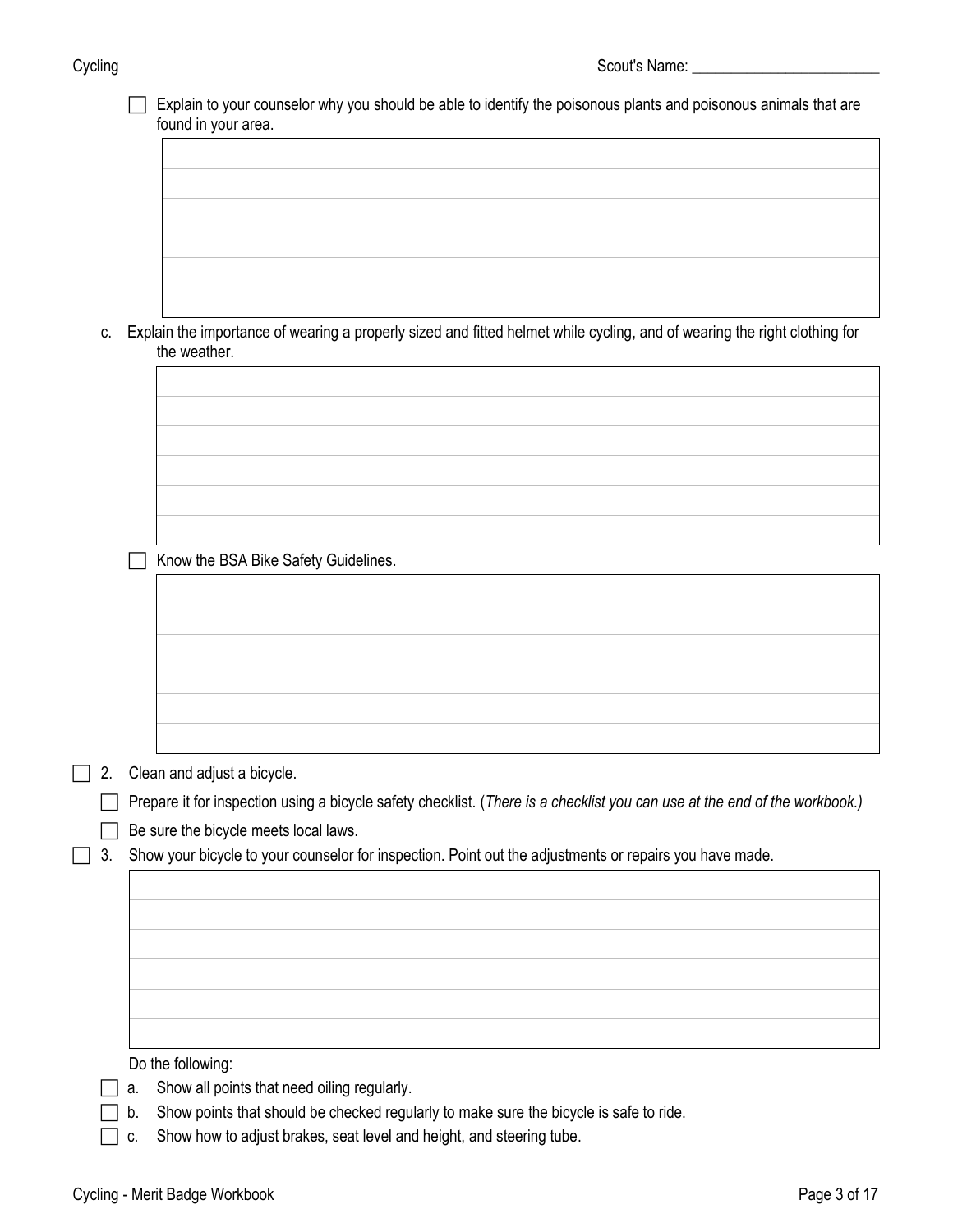## 4. Describe how to brake safely with foot brakes and with hand brakes.

5. Show how to repair a flat by removing the tire, replacing or patching the tube, and remounting the tire.

6. Describe your state and local traffic laws for bicycles.

Compare them with motor-vehicle laws.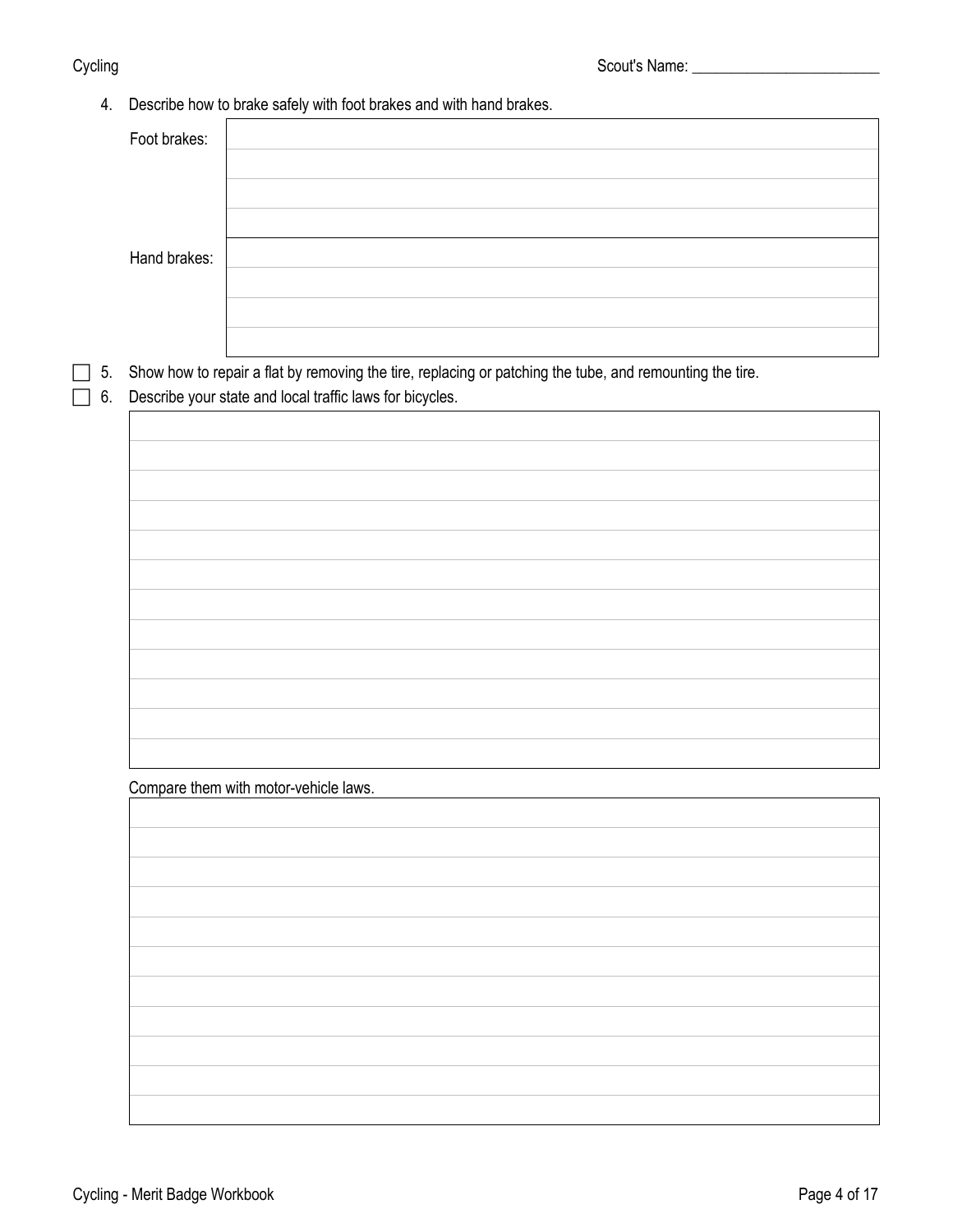| 7. |   | Using the BSA buddy system, complete all of the requirements for ONE of the following options: road biking OR<br>mountain biking.                                                                                                                                                                                                                                                                                                                               |
|----|---|-----------------------------------------------------------------------------------------------------------------------------------------------------------------------------------------------------------------------------------------------------------------------------------------------------------------------------------------------------------------------------------------------------------------------------------------------------------------|
|    | A | Road Biking                                                                                                                                                                                                                                                                                                                                                                                                                                                     |
|    |   | (a) Take a road test with your counselor and demonstrate the following:<br>(1) Properly mount, pedal, and brake, including emergency stops.<br>On an urban street with light traffic, properly execute a left turn from the center of the street; also<br>(2)<br>demonstrate an alternate left-turn technique used during periods of heavy traffic.                                                                                                             |
|    |   | <b>Standard Left Turn</b><br>Alternate Left Turn<br>(3) Properly execute a right turn.<br>(4) Demonstrate appropriate actions at a right-turn-only lane when you are continuing straight.<br>(5) Show proper curbside and road-edge riding.<br>Show how to ride safely along a row of parked cars.<br>(6) Cross railroad tracks properly.<br>(b) Avoiding main highways, take two rides of 10 miles each, two rides of 15 miles each, and two rides of 25 miles |
|    |   | each. You must make a report of the rides taken. List dates for the routes traveled, and interesting things seen.                                                                                                                                                                                                                                                                                                                                               |
|    |   | Ride $1 - 10$ Miles                                                                                                                                                                                                                                                                                                                                                                                                                                             |
|    |   |                                                                                                                                                                                                                                                                                                                                                                                                                                                                 |
|    |   | Most interesting things seen:                                                                                                                                                                                                                                                                                                                                                                                                                                   |
|    |   |                                                                                                                                                                                                                                                                                                                                                                                                                                                                 |
|    |   |                                                                                                                                                                                                                                                                                                                                                                                                                                                                 |
|    |   |                                                                                                                                                                                                                                                                                                                                                                                                                                                                 |
|    |   |                                                                                                                                                                                                                                                                                                                                                                                                                                                                 |
|    |   |                                                                                                                                                                                                                                                                                                                                                                                                                                                                 |
|    |   |                                                                                                                                                                                                                                                                                                                                                                                                                                                                 |
|    |   |                                                                                                                                                                                                                                                                                                                                                                                                                                                                 |
|    |   |                                                                                                                                                                                                                                                                                                                                                                                                                                                                 |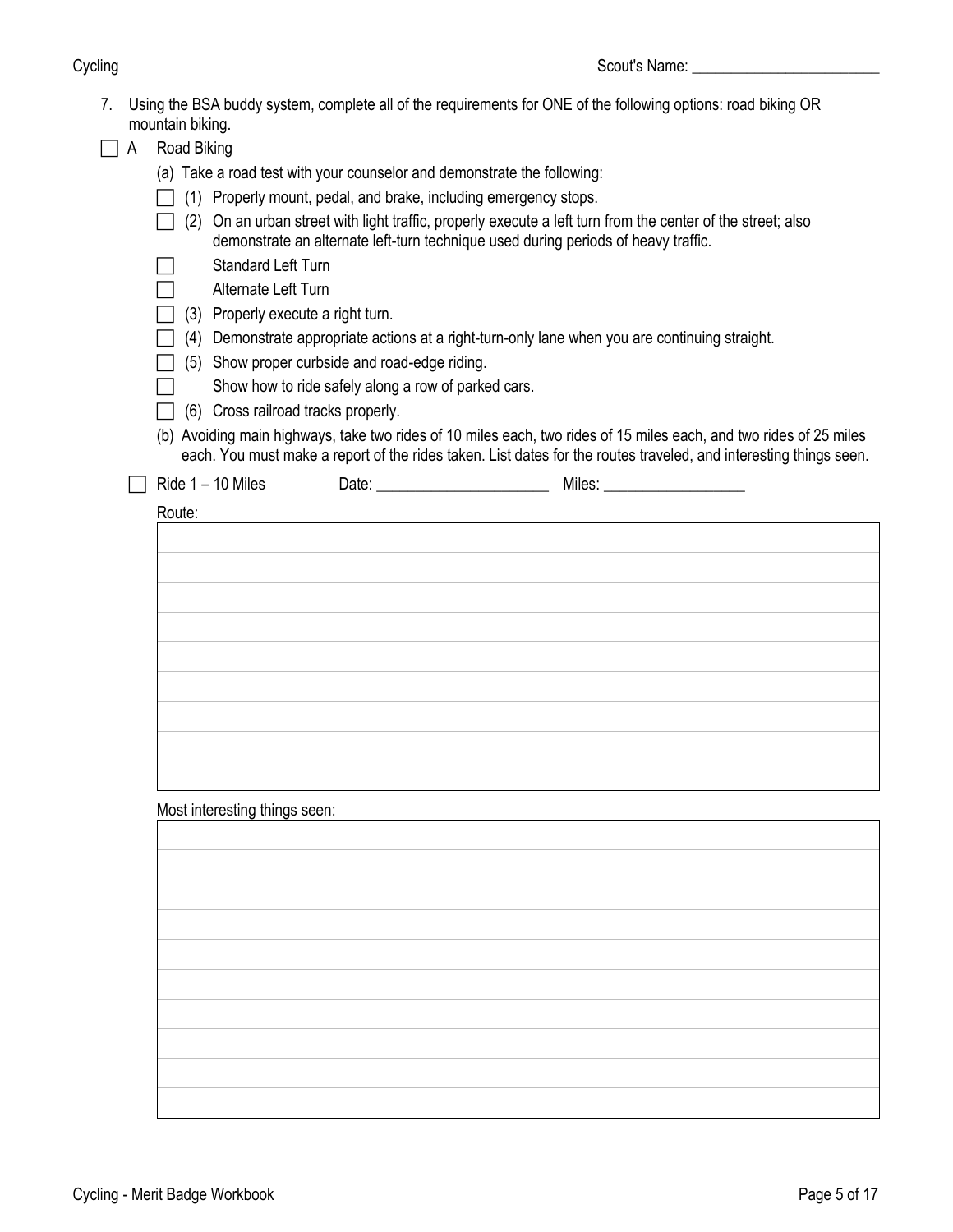| Scout's Name: |
|---------------|
|               |

| Ride $2 - 10$ Miles           |                                                                    |  |
|-------------------------------|--------------------------------------------------------------------|--|
| Route:                        |                                                                    |  |
|                               |                                                                    |  |
|                               |                                                                    |  |
|                               |                                                                    |  |
|                               |                                                                    |  |
|                               |                                                                    |  |
|                               |                                                                    |  |
|                               |                                                                    |  |
|                               |                                                                    |  |
|                               |                                                                    |  |
|                               |                                                                    |  |
|                               |                                                                    |  |
|                               |                                                                    |  |
| Most interesting things seen: | <u> 1980 - Jan Samuel Barbara, margaret eta idazlea (h. 1980).</u> |  |
|                               |                                                                    |  |
|                               |                                                                    |  |
|                               |                                                                    |  |
|                               |                                                                    |  |
|                               |                                                                    |  |
|                               |                                                                    |  |
|                               |                                                                    |  |
|                               |                                                                    |  |
|                               |                                                                    |  |
|                               |                                                                    |  |
|                               |                                                                    |  |
| Ride $3 - 15$ Miles           |                                                                    |  |
| Route:                        |                                                                    |  |
|                               |                                                                    |  |
|                               |                                                                    |  |
|                               |                                                                    |  |
|                               |                                                                    |  |
|                               |                                                                    |  |
|                               |                                                                    |  |
|                               |                                                                    |  |
|                               |                                                                    |  |
|                               |                                                                    |  |
|                               |                                                                    |  |
|                               |                                                                    |  |
|                               |                                                                    |  |
|                               |                                                                    |  |
|                               |                                                                    |  |
|                               |                                                                    |  |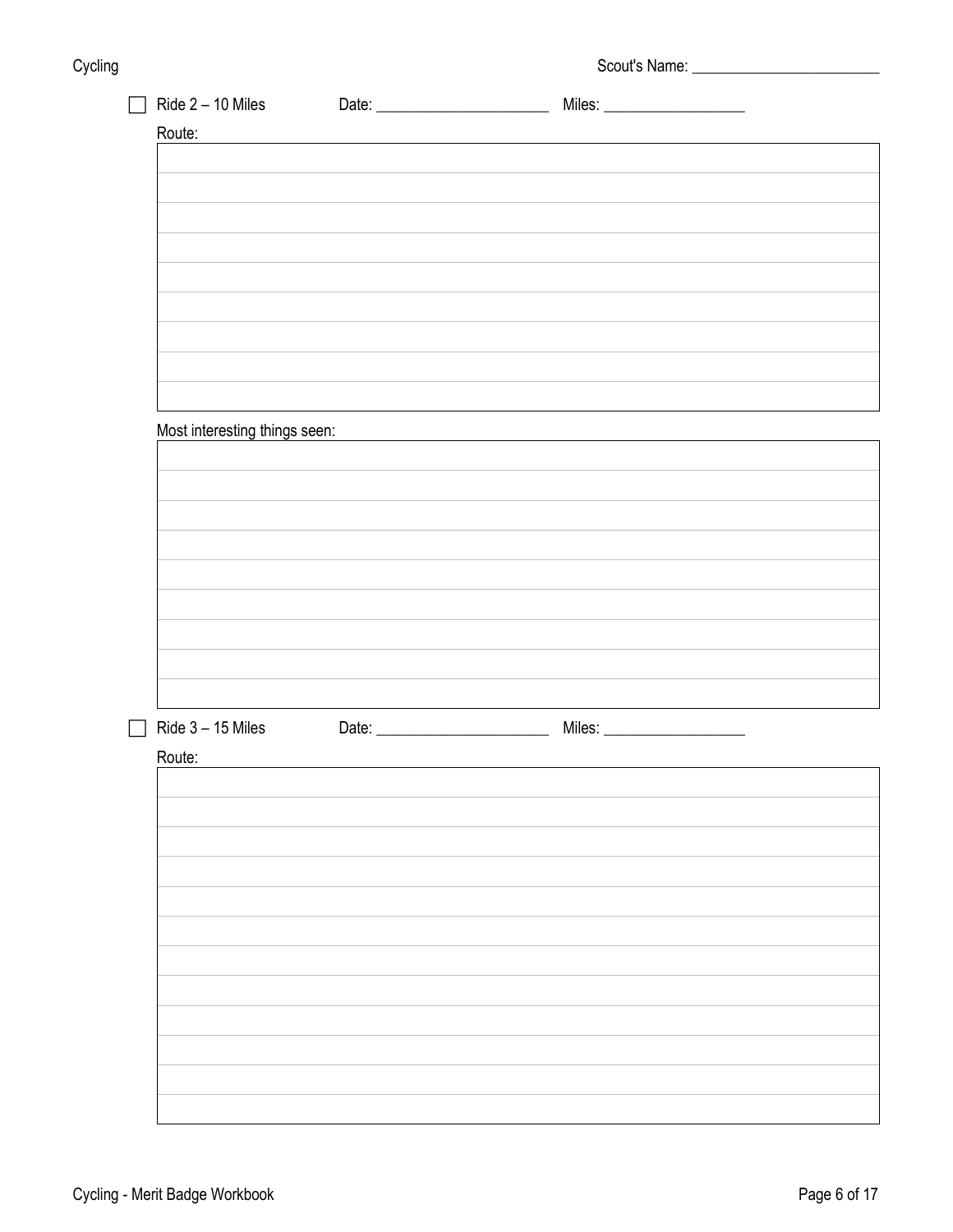| Ride $4 - 15$ Miles           |  |  |
|-------------------------------|--|--|
| Route:                        |  |  |
|                               |  |  |
|                               |  |  |
|                               |  |  |
|                               |  |  |
|                               |  |  |
|                               |  |  |
|                               |  |  |
|                               |  |  |
|                               |  |  |
|                               |  |  |
|                               |  |  |
|                               |  |  |
|                               |  |  |
|                               |  |  |
|                               |  |  |
|                               |  |  |
|                               |  |  |
| Most interesting things seen: |  |  |
|                               |  |  |
|                               |  |  |
|                               |  |  |
|                               |  |  |
|                               |  |  |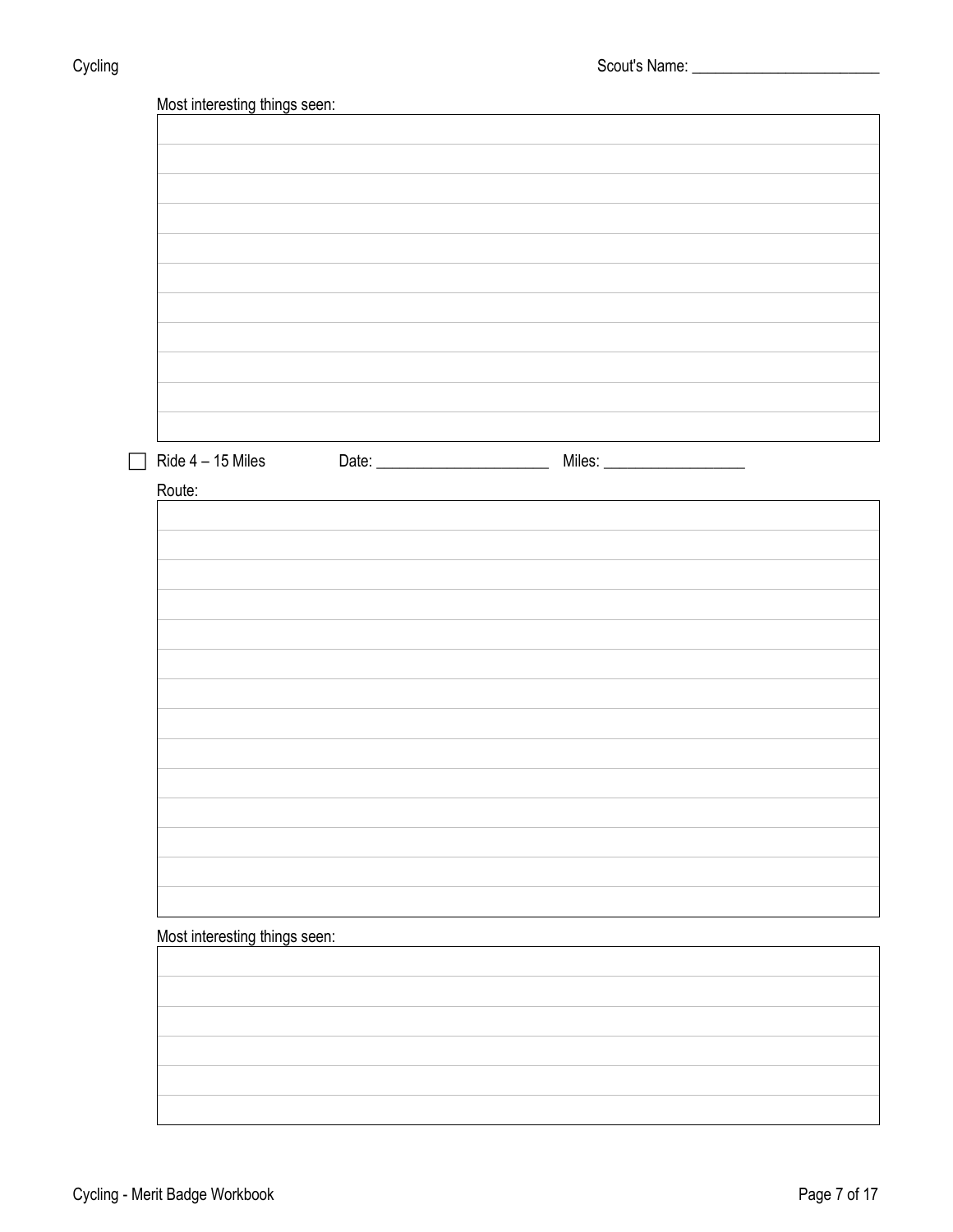| Cycling | - 3 | Scout's Name: |
|---------|-----|---------------|
|         |     |               |

| Ride $5 - 25$ Miles           |  |  |
|-------------------------------|--|--|
| Route:                        |  |  |
|                               |  |  |
|                               |  |  |
|                               |  |  |
|                               |  |  |
|                               |  |  |
|                               |  |  |
|                               |  |  |
|                               |  |  |
|                               |  |  |
|                               |  |  |
|                               |  |  |
|                               |  |  |
|                               |  |  |
|                               |  |  |
|                               |  |  |
|                               |  |  |
|                               |  |  |
|                               |  |  |
|                               |  |  |
|                               |  |  |
|                               |  |  |
|                               |  |  |
|                               |  |  |
|                               |  |  |
| Most interesting things seen: |  |  |
|                               |  |  |
|                               |  |  |
|                               |  |  |
|                               |  |  |
|                               |  |  |
|                               |  |  |
|                               |  |  |
|                               |  |  |
|                               |  |  |
|                               |  |  |
|                               |  |  |
|                               |  |  |
|                               |  |  |
|                               |  |  |
|                               |  |  |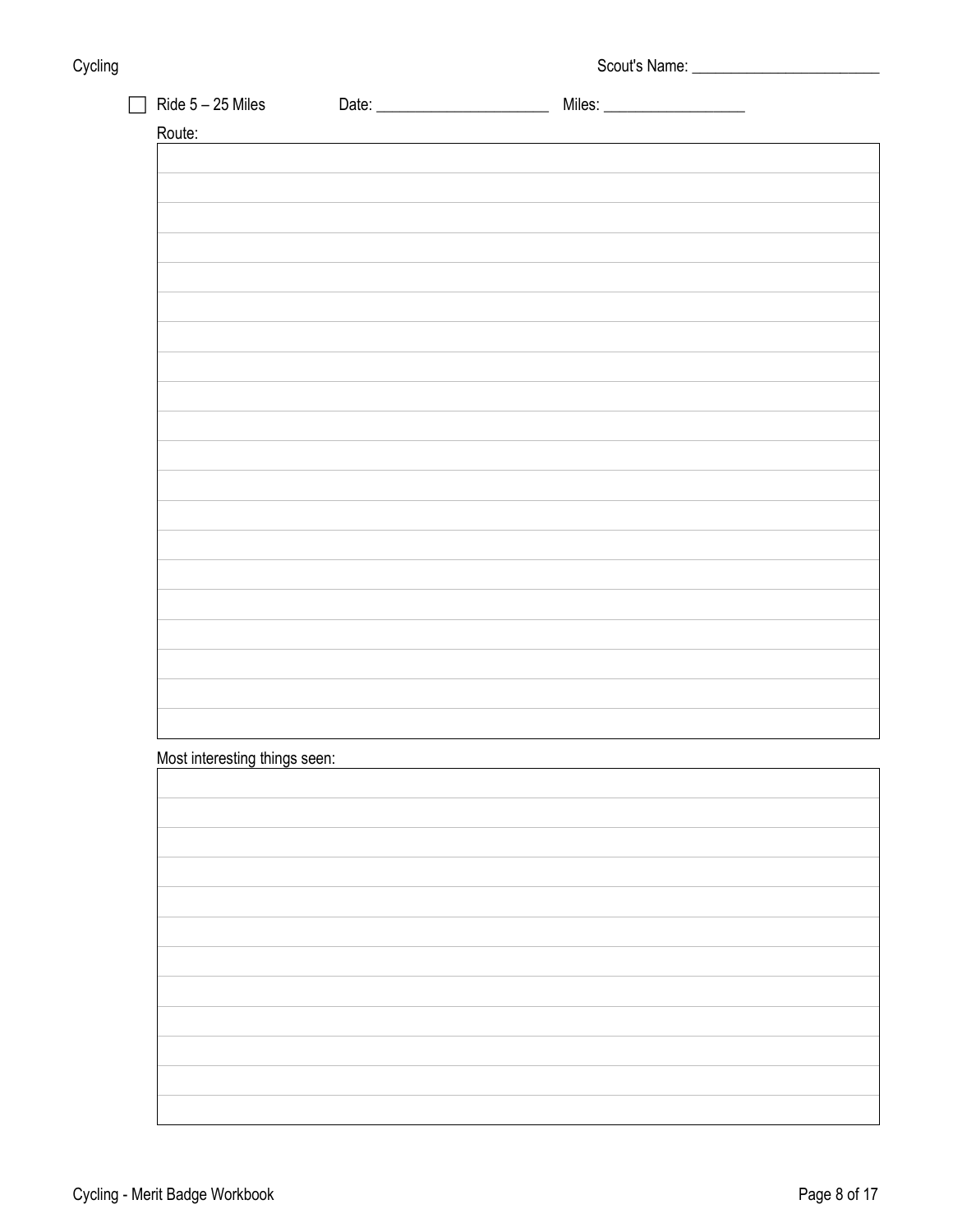| Cycling | - 3 | Scout's Name: |
|---------|-----|---------------|
|         |     |               |

| Route:                        |  |  |
|-------------------------------|--|--|
|                               |  |  |
|                               |  |  |
|                               |  |  |
|                               |  |  |
|                               |  |  |
|                               |  |  |
|                               |  |  |
|                               |  |  |
|                               |  |  |
|                               |  |  |
|                               |  |  |
|                               |  |  |
|                               |  |  |
|                               |  |  |
|                               |  |  |
|                               |  |  |
|                               |  |  |
|                               |  |  |
|                               |  |  |
|                               |  |  |
|                               |  |  |
|                               |  |  |
|                               |  |  |
|                               |  |  |
|                               |  |  |
|                               |  |  |
|                               |  |  |
|                               |  |  |
|                               |  |  |
|                               |  |  |
|                               |  |  |
|                               |  |  |
|                               |  |  |
|                               |  |  |
|                               |  |  |
|                               |  |  |
|                               |  |  |
|                               |  |  |
|                               |  |  |
| Most interesting things seen: |  |  |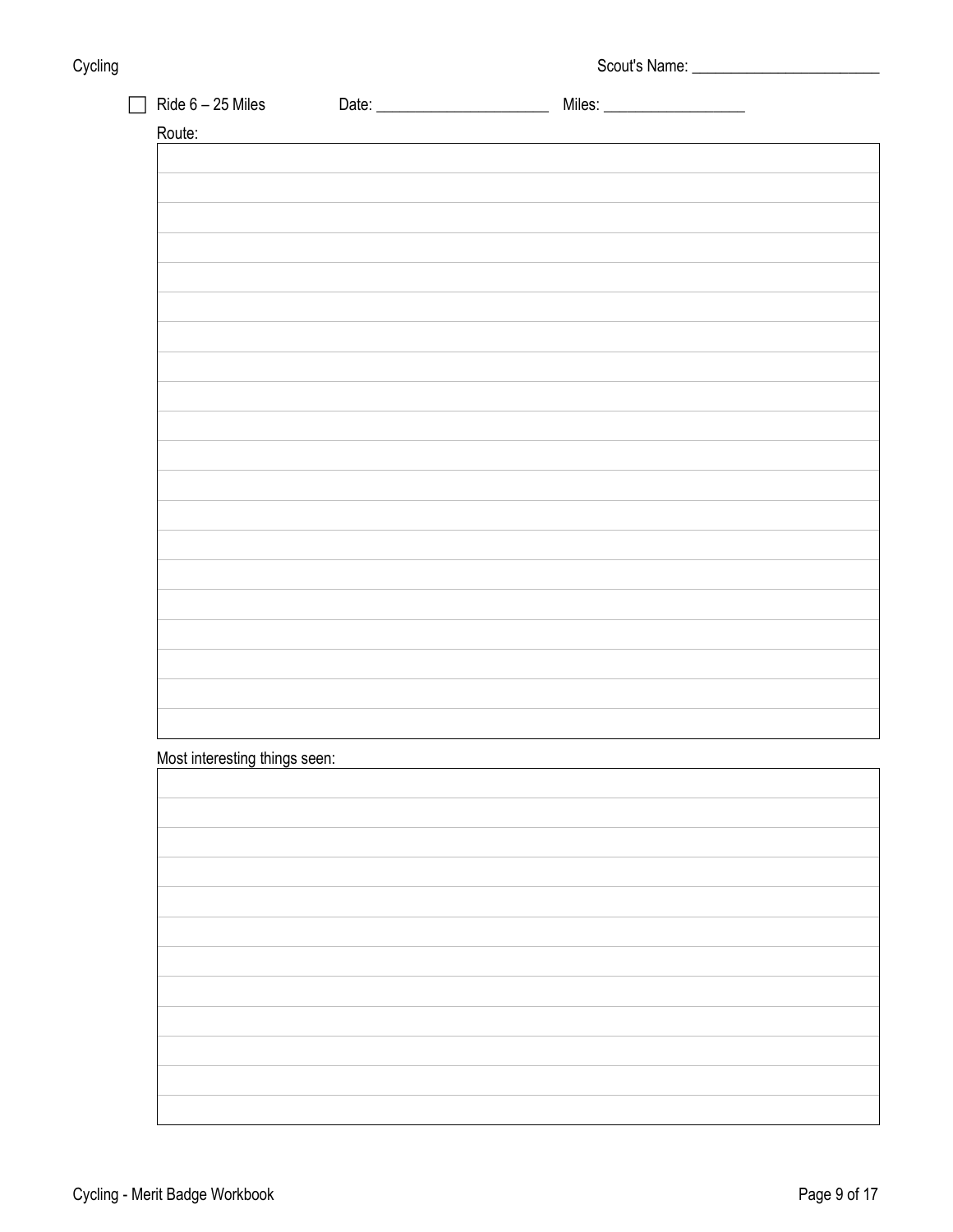| 50 Mile Ride                  |  | $Time: \underline{\qquad \qquad }$ |
|-------------------------------|--|------------------------------------|
| Route:                        |  |                                    |
|                               |  |                                    |
|                               |  |                                    |
|                               |  |                                    |
|                               |  |                                    |
|                               |  |                                    |
|                               |  |                                    |
|                               |  |                                    |
|                               |  |                                    |
|                               |  |                                    |
|                               |  |                                    |
|                               |  |                                    |
|                               |  |                                    |
|                               |  |                                    |
|                               |  |                                    |
|                               |  |                                    |
|                               |  |                                    |
|                               |  |                                    |
|                               |  |                                    |
|                               |  |                                    |
|                               |  |                                    |
|                               |  |                                    |
|                               |  |                                    |
|                               |  |                                    |
|                               |  |                                    |
|                               |  |                                    |
|                               |  |                                    |
|                               |  |                                    |
|                               |  |                                    |
| Most interesting things seen: |  |                                    |
|                               |  |                                    |
|                               |  |                                    |
|                               |  |                                    |
|                               |  |                                    |
|                               |  |                                    |
|                               |  |                                    |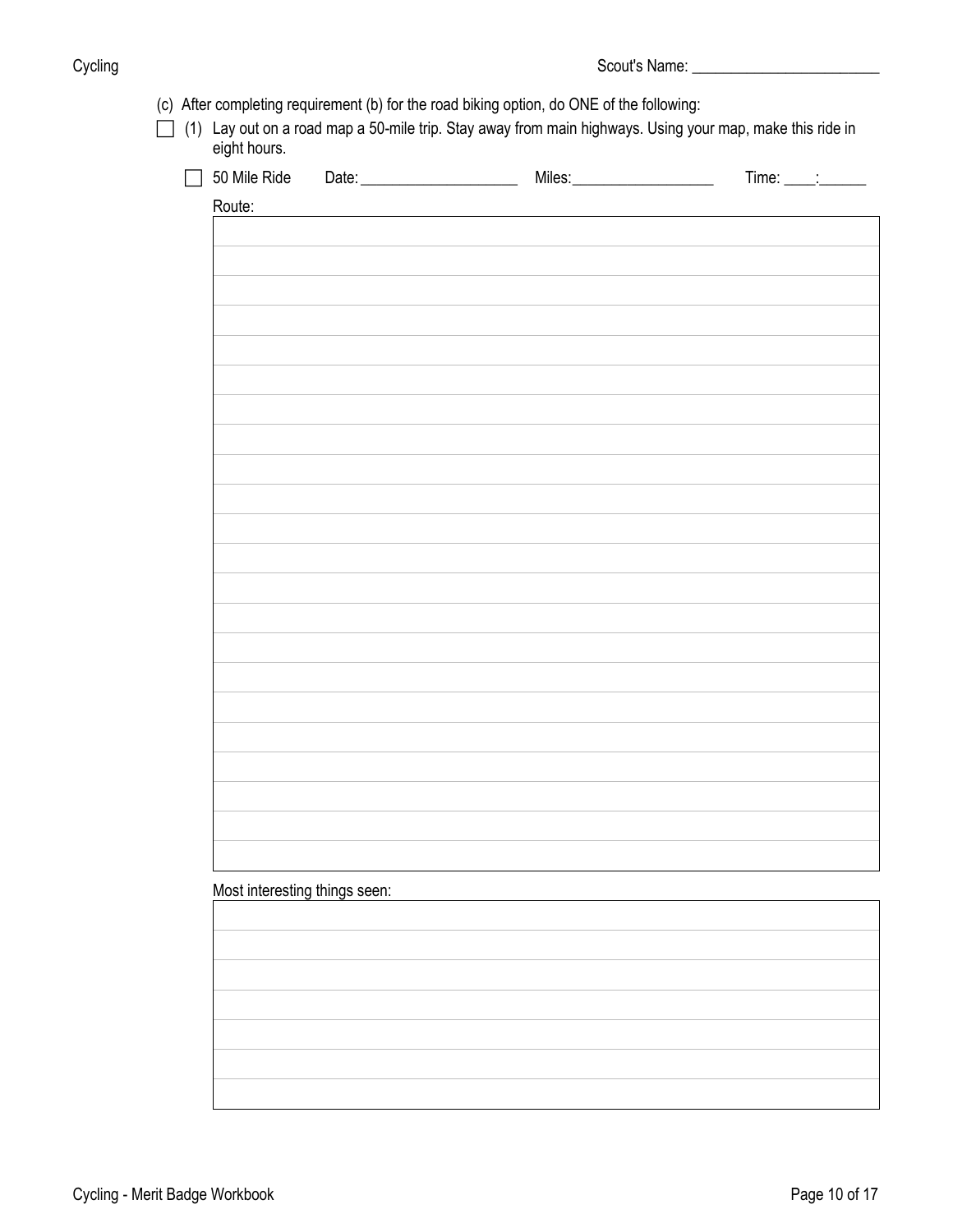Cycling Cycling Cycling Cycling Cycling Cycling Cycling Cycling Cycling Cycling Cycling Cycling Cycling Cyclin

|  | $\Box$ (2) Participate in an organized bike tour of at least 50 miles. Make this ride in eight hours. Afterward, use the |
|--|--------------------------------------------------------------------------------------------------------------------------|
|  | tour's cue sheet to make a map of the ride.                                                                              |

| □ Bike Tour Date: __________________ | Miles: | Time: $\frac{1}{\sqrt{1-\frac{1}{2}}}\cdot\frac{1}{\sqrt{1-\frac{1}{2}}}\cdot\frac{1}{\sqrt{1-\frac{1}{2}}}\cdot\frac{1}{\sqrt{1-\frac{1}{2}}}\cdot\frac{1}{\sqrt{1-\frac{1}{2}}}\cdot\frac{1}{\sqrt{1-\frac{1}{2}}}\cdot\frac{1}{\sqrt{1-\frac{1}{2}}}\cdot\frac{1}{\sqrt{1-\frac{1}{2}}}\cdot\frac{1}{\sqrt{1-\frac{1}{2}}}\cdot\frac{1}{\sqrt{1-\frac{1}{2}}}\cdot\frac{1}{\sqrt{1-\frac{1}{2}}}\cdot\frac{1}{\sqrt{1-\frac{1}{2}}$ |
|--------------------------------------|--------|----------------------------------------------------------------------------------------------------------------------------------------------------------------------------------------------------------------------------------------------------------------------------------------------------------------------------------------------------------------------------------------------------------------------------------------|
|                                      |        |                                                                                                                                                                                                                                                                                                                                                                                                                                        |
|                                      |        |                                                                                                                                                                                                                                                                                                                                                                                                                                        |
|                                      |        |                                                                                                                                                                                                                                                                                                                                                                                                                                        |
|                                      |        |                                                                                                                                                                                                                                                                                                                                                                                                                                        |
|                                      |        |                                                                                                                                                                                                                                                                                                                                                                                                                                        |
|                                      |        |                                                                                                                                                                                                                                                                                                                                                                                                                                        |
|                                      |        |                                                                                                                                                                                                                                                                                                                                                                                                                                        |
|                                      |        |                                                                                                                                                                                                                                                                                                                                                                                                                                        |
|                                      |        |                                                                                                                                                                                                                                                                                                                                                                                                                                        |
|                                      |        |                                                                                                                                                                                                                                                                                                                                                                                                                                        |
|                                      |        |                                                                                                                                                                                                                                                                                                                                                                                                                                        |
|                                      |        |                                                                                                                                                                                                                                                                                                                                                                                                                                        |
|                                      |        |                                                                                                                                                                                                                                                                                                                                                                                                                                        |
|                                      |        |                                                                                                                                                                                                                                                                                                                                                                                                                                        |
|                                      |        |                                                                                                                                                                                                                                                                                                                                                                                                                                        |
|                                      |        |                                                                                                                                                                                                                                                                                                                                                                                                                                        |
|                                      |        |                                                                                                                                                                                                                                                                                                                                                                                                                                        |
|                                      |        |                                                                                                                                                                                                                                                                                                                                                                                                                                        |
|                                      |        |                                                                                                                                                                                                                                                                                                                                                                                                                                        |
|                                      |        |                                                                                                                                                                                                                                                                                                                                                                                                                                        |
|                                      |        |                                                                                                                                                                                                                                                                                                                                                                                                                                        |
|                                      |        |                                                                                                                                                                                                                                                                                                                                                                                                                                        |
|                                      |        |                                                                                                                                                                                                                                                                                                                                                                                                                                        |
|                                      |        |                                                                                                                                                                                                                                                                                                                                                                                                                                        |
|                                      |        |                                                                                                                                                                                                                                                                                                                                                                                                                                        |
|                                      |        |                                                                                                                                                                                                                                                                                                                                                                                                                                        |
|                                      |        |                                                                                                                                                                                                                                                                                                                                                                                                                                        |
|                                      |        |                                                                                                                                                                                                                                                                                                                                                                                                                                        |
|                                      |        |                                                                                                                                                                                                                                                                                                                                                                                                                                        |
|                                      |        |                                                                                                                                                                                                                                                                                                                                                                                                                                        |
|                                      |        |                                                                                                                                                                                                                                                                                                                                                                                                                                        |
|                                      |        |                                                                                                                                                                                                                                                                                                                                                                                                                                        |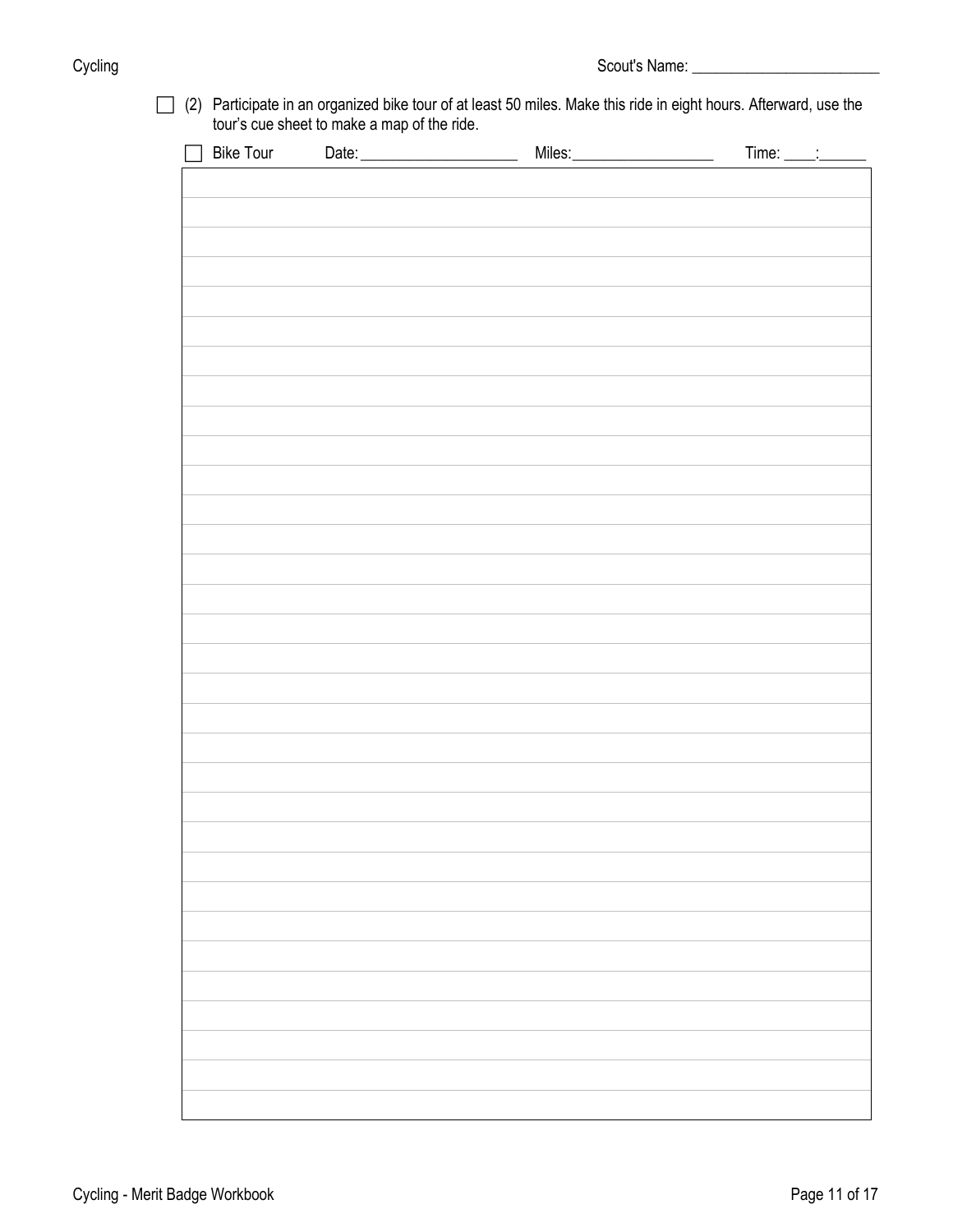| <b>B. Mountain Biking</b><br>(a) Take a trail ride with your counselor and demonstrate the following:<br>(1) Properly mount, pedal, and brake, including emergency stops.<br>Show shifting skills as applicable to climbs and obstacles.<br>(2)<br>(3) Show proper trail etiquette to hikers and other cyclists, including when to yield the right-of-way.<br>(4) Show proper technique for riding up and down hills.<br>Demonstrate how to correctly cross an obstacle by either going over the obstacle on your bike or<br>(5)<br>dismounting your bike and crossing over or around the obstacle.<br>(6) Cross rocks, gravel, and roots properly.<br>(b) Describe the rules of trail riding, including how to know when a trail is unsuitable for riding. |
|-------------------------------------------------------------------------------------------------------------------------------------------------------------------------------------------------------------------------------------------------------------------------------------------------------------------------------------------------------------------------------------------------------------------------------------------------------------------------------------------------------------------------------------------------------------------------------------------------------------------------------------------------------------------------------------------------------------------------------------------------------------|
|                                                                                                                                                                                                                                                                                                                                                                                                                                                                                                                                                                                                                                                                                                                                                             |
| (c) On trails approved by your counselor, take two rides of 2 miles each, two rides of 5 miles each, and two rides of<br>8 miles each. You must make a report of the rides taken. List dates for the routes traveled, and interesting things<br>seen.                                                                                                                                                                                                                                                                                                                                                                                                                                                                                                       |
| Ride $1 - 2$ Miles<br>Date:<br>Miles:<br>Route:<br>Most interesting things seen:                                                                                                                                                                                                                                                                                                                                                                                                                                                                                                                                                                                                                                                                            |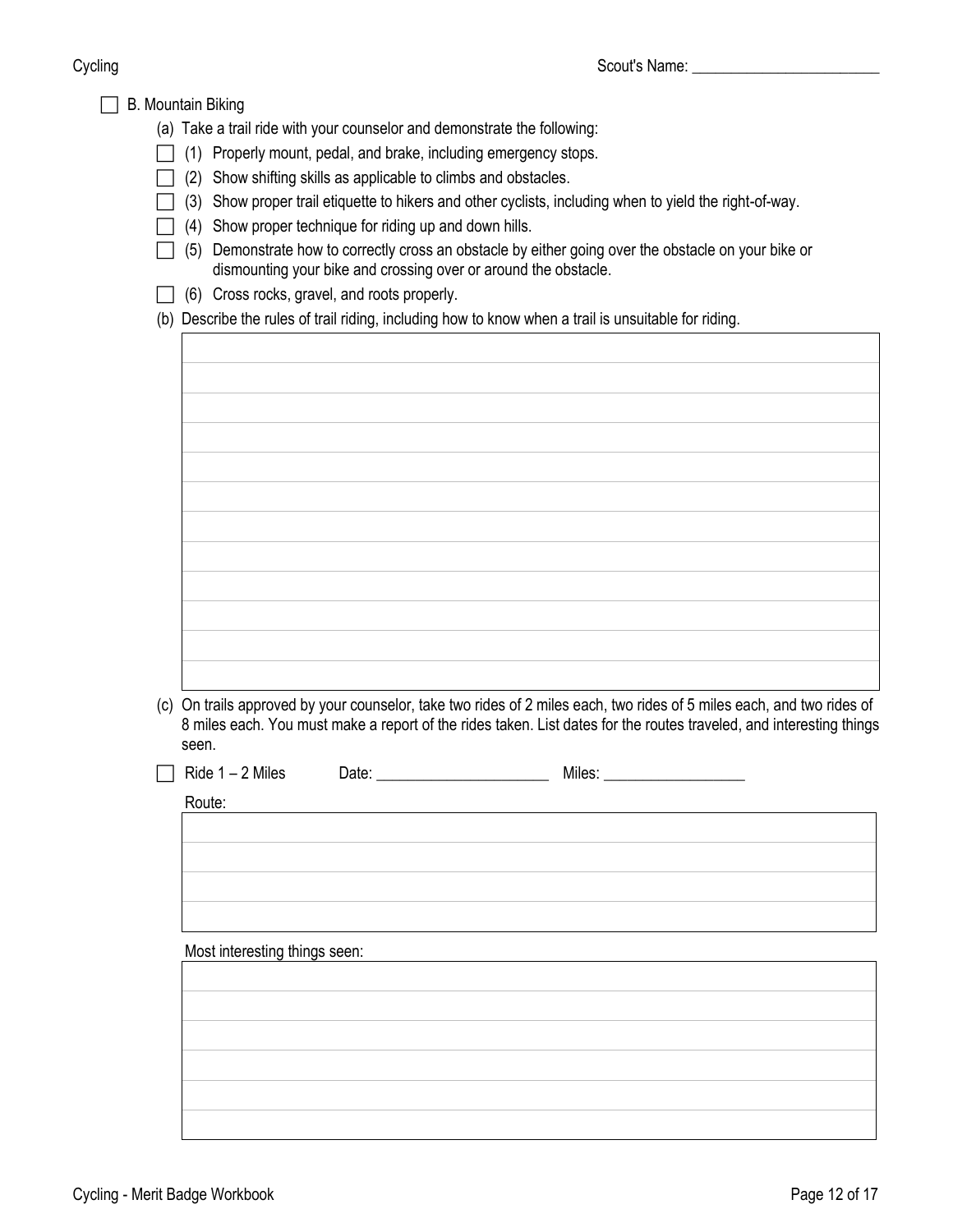| Cycling | - 3 | Scout's Name: |
|---------|-----|---------------|
|         |     |               |

| Ride $2 - 2$ Miles            |                                                                                                                 |                                                                                                                       |  |
|-------------------------------|-----------------------------------------------------------------------------------------------------------------|-----------------------------------------------------------------------------------------------------------------------|--|
| Route:                        | the contract of the contract of the contract of the contract of the contract of the contract of the contract of |                                                                                                                       |  |
|                               |                                                                                                                 |                                                                                                                       |  |
|                               |                                                                                                                 |                                                                                                                       |  |
|                               |                                                                                                                 |                                                                                                                       |  |
|                               |                                                                                                                 |                                                                                                                       |  |
|                               |                                                                                                                 |                                                                                                                       |  |
| Most interesting things seen: |                                                                                                                 | <u> 1980 - Johann Barn, mars ann an t-Amhain Aonaichte ann an t-Aonaichte ann an t-Aonaichte ann an t-Aonaichte a</u> |  |
|                               |                                                                                                                 |                                                                                                                       |  |
|                               |                                                                                                                 |                                                                                                                       |  |
|                               |                                                                                                                 |                                                                                                                       |  |
|                               |                                                                                                                 |                                                                                                                       |  |
|                               |                                                                                                                 |                                                                                                                       |  |
|                               |                                                                                                                 |                                                                                                                       |  |
|                               |                                                                                                                 |                                                                                                                       |  |
| Ride $3 - 5$ Miles            |                                                                                                                 |                                                                                                                       |  |
| Route:                        |                                                                                                                 |                                                                                                                       |  |
|                               |                                                                                                                 |                                                                                                                       |  |
|                               |                                                                                                                 |                                                                                                                       |  |
|                               |                                                                                                                 |                                                                                                                       |  |
|                               |                                                                                                                 |                                                                                                                       |  |
|                               |                                                                                                                 |                                                                                                                       |  |
|                               |                                                                                                                 |                                                                                                                       |  |
|                               |                                                                                                                 |                                                                                                                       |  |
|                               |                                                                                                                 |                                                                                                                       |  |
|                               |                                                                                                                 |                                                                                                                       |  |
| Most interesting things seen: |                                                                                                                 |                                                                                                                       |  |
|                               |                                                                                                                 |                                                                                                                       |  |
|                               |                                                                                                                 |                                                                                                                       |  |
|                               |                                                                                                                 |                                                                                                                       |  |
|                               |                                                                                                                 |                                                                                                                       |  |
|                               |                                                                                                                 |                                                                                                                       |  |
|                               |                                                                                                                 |                                                                                                                       |  |
|                               |                                                                                                                 |                                                                                                                       |  |
|                               |                                                                                                                 |                                                                                                                       |  |
|                               |                                                                                                                 |                                                                                                                       |  |
|                               |                                                                                                                 |                                                                                                                       |  |
|                               |                                                                                                                 |                                                                                                                       |  |
|                               |                                                                                                                 |                                                                                                                       |  |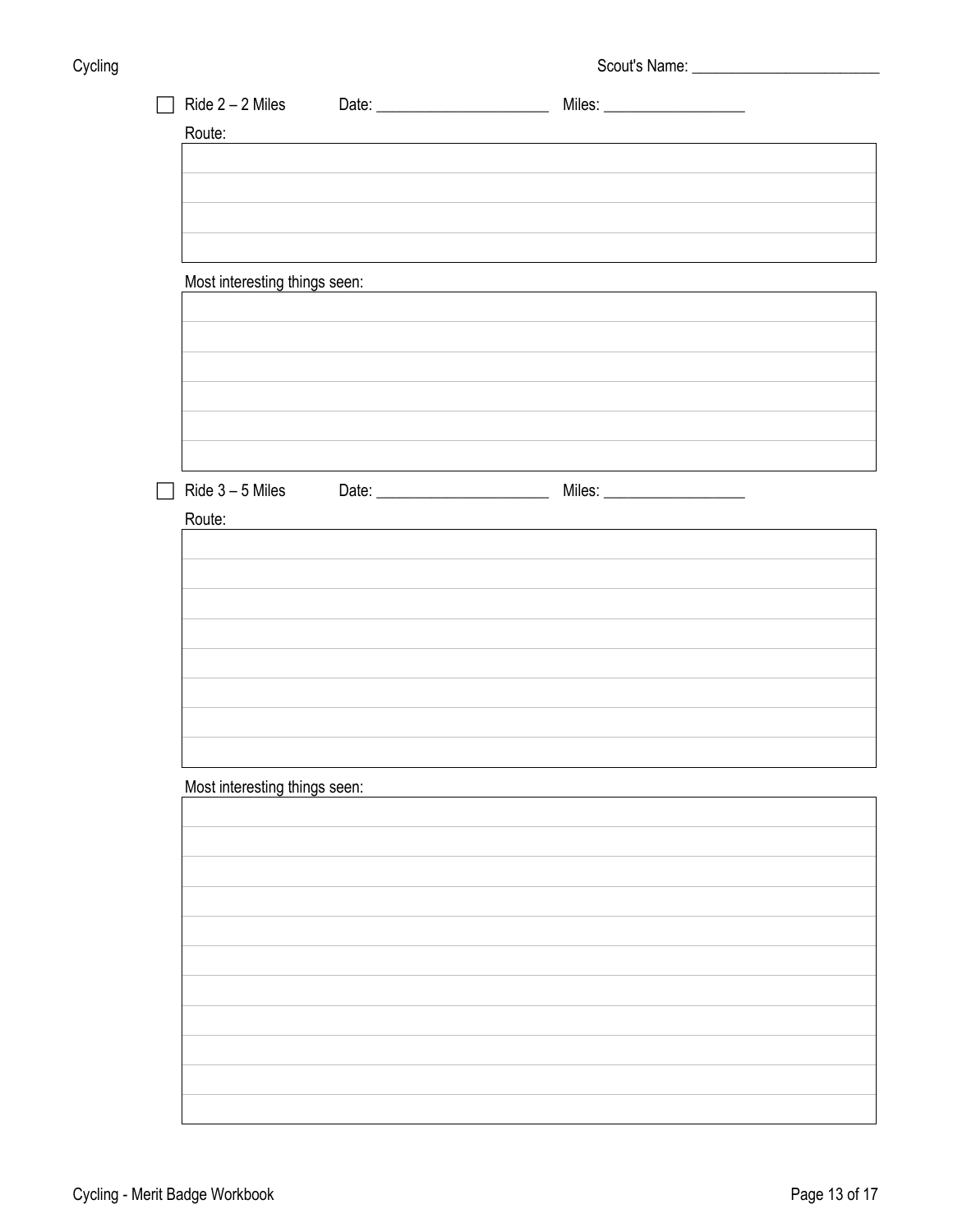Cycling Cycling Cycling Cycling Cycling Cycling Cycling Cycling Cycling Cycling Cycling Cycling Cycling Cyclin

| $\Box$ | Ride 4 - 5 Miles Date: <u>Date: Niles: Niles: Niles: Niles: Niles: Niles: Niles: Niles: Niles: Niles: Niles: Niles: Niles: Niles: Niles: Niles: Niles: Niles: Niles: Niles: Niles: Niles: Niles: Niles: Niles: Niles: Niles: Nil</u> |  |
|--------|--------------------------------------------------------------------------------------------------------------------------------------------------------------------------------------------------------------------------------------|--|
| Route: | <u> 1980 - Jan Sterling, amerikansk politiker (d. 1980)</u>                                                                                                                                                                          |  |
|        |                                                                                                                                                                                                                                      |  |
|        |                                                                                                                                                                                                                                      |  |
|        |                                                                                                                                                                                                                                      |  |
|        |                                                                                                                                                                                                                                      |  |
|        |                                                                                                                                                                                                                                      |  |
|        |                                                                                                                                                                                                                                      |  |
|        |                                                                                                                                                                                                                                      |  |
|        |                                                                                                                                                                                                                                      |  |
|        | Most interesting things seen: Most interesting things seen:                                                                                                                                                                          |  |
|        |                                                                                                                                                                                                                                      |  |
|        |                                                                                                                                                                                                                                      |  |
|        |                                                                                                                                                                                                                                      |  |
|        |                                                                                                                                                                                                                                      |  |
|        |                                                                                                                                                                                                                                      |  |
|        |                                                                                                                                                                                                                                      |  |
|        |                                                                                                                                                                                                                                      |  |
|        |                                                                                                                                                                                                                                      |  |
|        |                                                                                                                                                                                                                                      |  |
|        |                                                                                                                                                                                                                                      |  |
|        |                                                                                                                                                                                                                                      |  |
|        |                                                                                                                                                                                                                                      |  |
| Route: |                                                                                                                                                                                                                                      |  |
|        |                                                                                                                                                                                                                                      |  |
|        |                                                                                                                                                                                                                                      |  |
|        |                                                                                                                                                                                                                                      |  |
|        |                                                                                                                                                                                                                                      |  |
|        |                                                                                                                                                                                                                                      |  |
|        |                                                                                                                                                                                                                                      |  |
|        |                                                                                                                                                                                                                                      |  |
|        |                                                                                                                                                                                                                                      |  |
|        |                                                                                                                                                                                                                                      |  |
|        |                                                                                                                                                                                                                                      |  |
|        |                                                                                                                                                                                                                                      |  |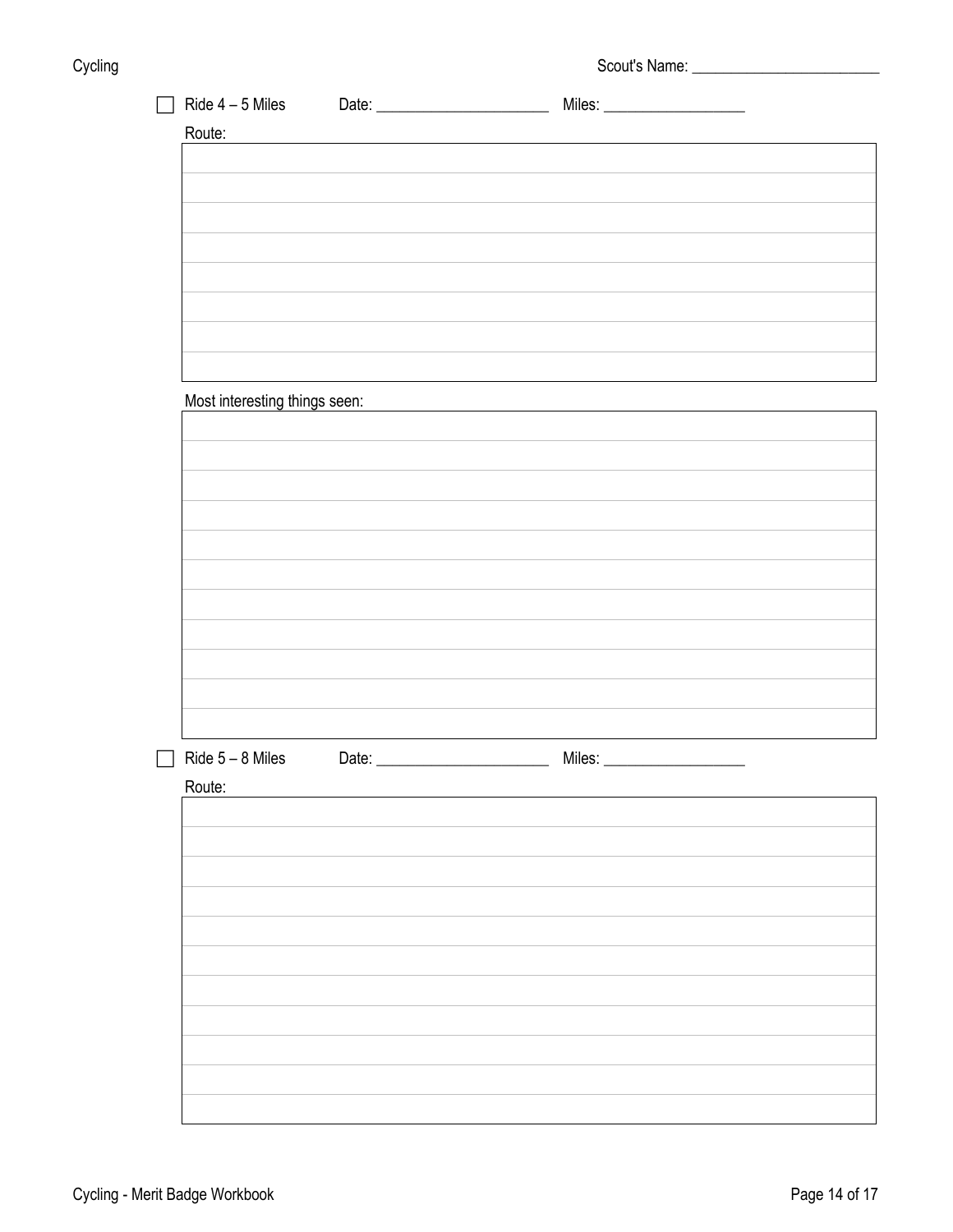| Most interesting things seen: |  |  |
|-------------------------------|--|--|
|                               |  |  |
|                               |  |  |
|                               |  |  |
|                               |  |  |
|                               |  |  |
|                               |  |  |
|                               |  |  |
|                               |  |  |
|                               |  |  |
|                               |  |  |
|                               |  |  |
|                               |  |  |
|                               |  |  |
| Route:                        |  |  |
|                               |  |  |
|                               |  |  |
|                               |  |  |
|                               |  |  |
|                               |  |  |
|                               |  |  |
|                               |  |  |
|                               |  |  |
|                               |  |  |
|                               |  |  |
|                               |  |  |
|                               |  |  |
|                               |  |  |
|                               |  |  |
| Most interesting things seen: |  |  |
|                               |  |  |
|                               |  |  |
|                               |  |  |
|                               |  |  |
|                               |  |  |
|                               |  |  |
|                               |  |  |
|                               |  |  |
|                               |  |  |
|                               |  |  |
|                               |  |  |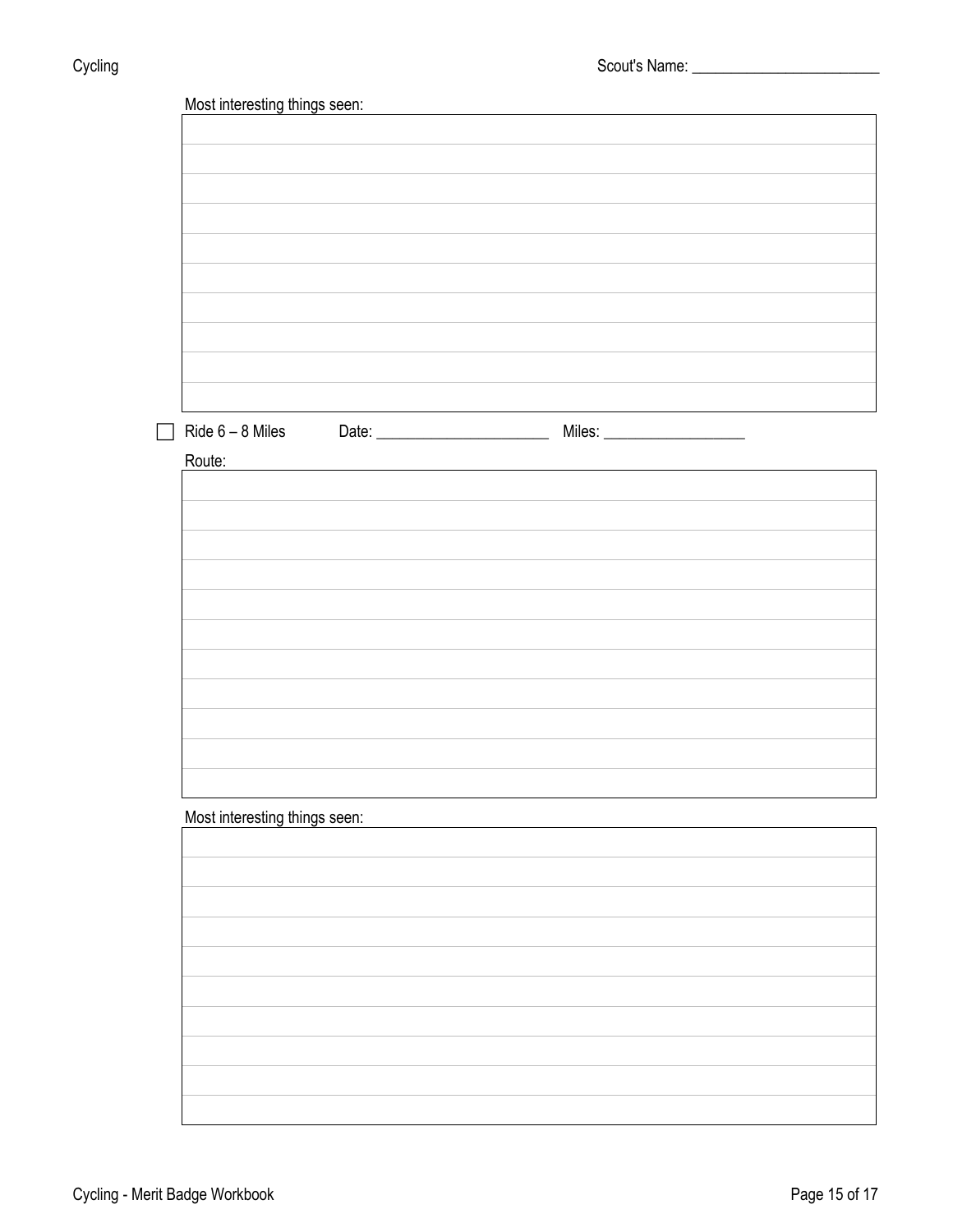(d) After fulfilling the previous requirement, lay out on a trail map a 22-mile trip. You may include multiple trail systems, if needed. Stay away from main highways.

|              | Using your map, make this ride in six hours. |  |
|--------------|----------------------------------------------|--|
| 22 Mile Trip |                                              |  |
|              |                                              |  |
|              |                                              |  |

**You can download a complete copy of the** *Guide to Advancement* **fro[m http://www.scouting.org/filestore/pdf/33088.pdf.](http://www.scouting.org/filestore/pdf/33088.pdf)**